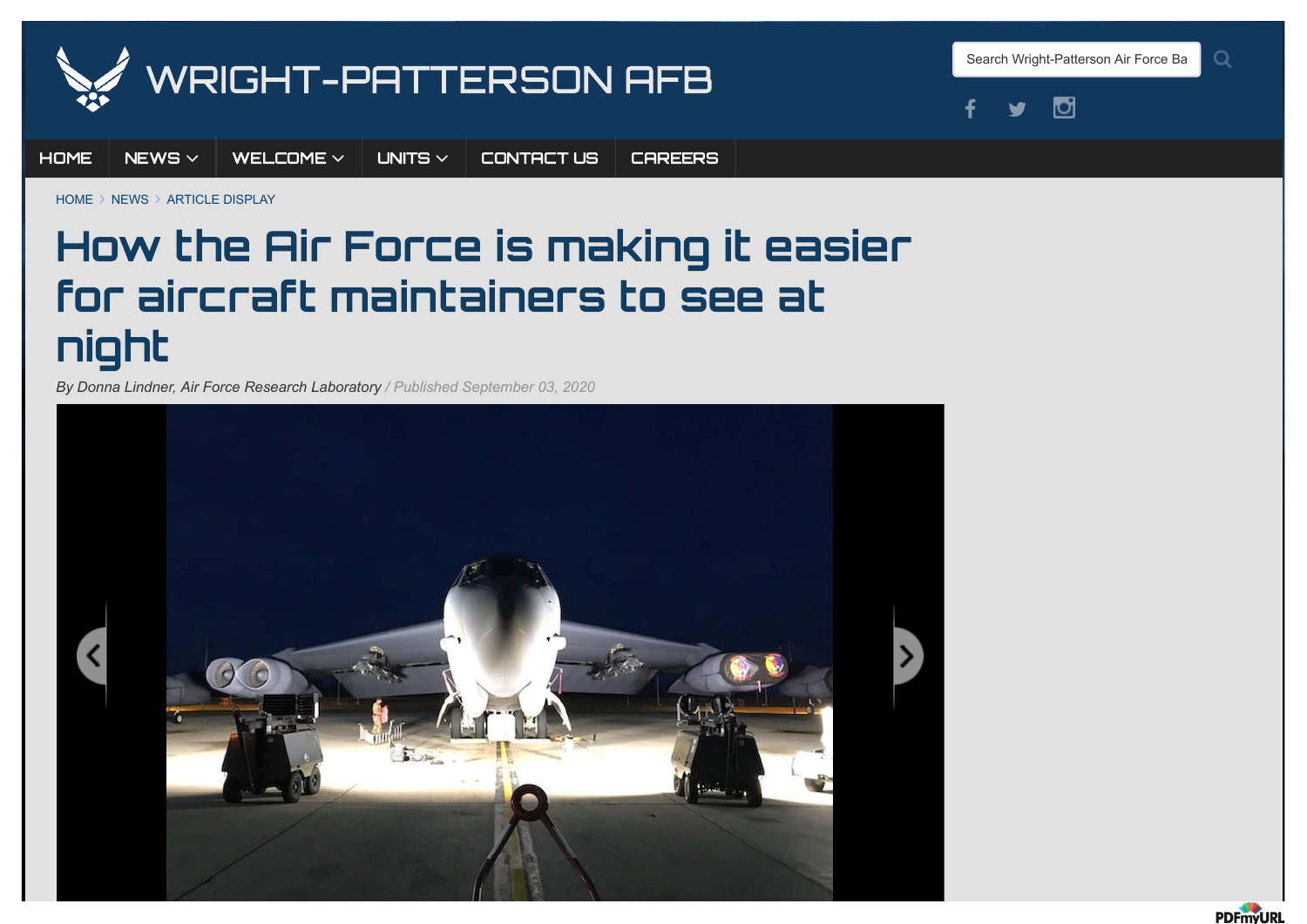## **[PHOTO DETAILS](http://www.wpafb.af.mil/News/Photos/igphoto/2002490597/) / [DOWNLOAD HI-RES](https://media.defense.gov/2020/Sep/03/2002490597/-1/-1/0/200810-F-EK602-001.JPG) 1 of 4**

Side by side comparison of the two Light Emitting Diode fixture options. Per Master Sgt. Petersen both LED options were improvements over the legacy metal-halide fixtures. (U.S. Air Force photo/Master Sgt. Matthew Petersen)

## [PRINT](https://www.wpafb.af.mil/DesktopModules/ArticleCS/Print.aspx?PortalId=60&ModuleId=8664&Article=2335626) | [E-MAIL](mailto:?Subject=How%20the%20Air%20Force%20is%20making%20it%20easier%20for%20aircraft%20maintainers%20to%20see%20at%20night%20-%20Wright-Patterson%20AFB&body=Here%20is%20an%20article%20I%20think%20you%20will%20find%20interesting:%20http://www.wpafb.af.mil/News/Article-Display/Article/2335626/how-the-air-force-is-making-it-easier-for-aircraft-maintainers-to-see-at-night)

**WRIGHT-PATTERSON AIR FORCE BASE, Ohio** – We all know that working in the dark with insufficient lighting makes the task that much more cumbersome. Good quality lighting is critical for maintainers when repairing an aircraft on the flightline.

The U.S. Air Force has an inventory of approximately 5,500 four-wheel diesel light carts that provide flightline and perimeter illumination. This lighting is a necessity for aircraft maintenance, troubleshooting and outside lighting to secure the outskirts of deployed/contingency locations.

Recently, a cross-enterprise team from the Air Force Materiel Command, Air Force Global Strike Command, and Concurrent Technologies Corporation successfully conducted testing at Minot Air Force Base on a flightline light cart retrofit kit that contains new Light Emitting Diode (LED) fixtures.

"This activity is in direct response to a request made by AFGSC Director of Logistics and Engineering during the U.S. Air Force Basing and Logistics Senior Leader Showcase at the Materials and Manufacturing Directorate in April 2019," said Tom Layne, Air Force Research Laboratory Advanced Power Technology Office Project Engineer. "We wanted to move out rapidly with a great team – our biggest challenge was the schedule impact from COVID.

The LED fixtures are intended to replace legacy metal-halide lamps on flightline FL-1D light carts. LEDs offer many advantages to an agile and resilient flightline, such as immediate illumination, longer life, improved color rendering and lower operating temperatures.

Testing evaluated the retro-kit conversion instructions and solicited feedback from the maintainers who use the light carts. Project funding was made possible by the Assistant Secretary of the Air Force for Energy, Installations, and Environment.

"The installation and conversion of the new LED lights was quick and easy," said Senior Airman Matthew Brown, Minot 5th Maintenance Squadron AGE Flight, who performed the conversion.

"The instructions provided to our team were very clear cut and easy to apply. The kits had everything we needed - the process was fast and smooth. Through our tests we found only a few things that could potentially be improved. The lights are very well designed and they performed at a very high level - a level I feel the Air Force needs moving forward. I am honored to have been a part of the team selected to do the conversion," said Brown.

"These lights are amazing," said Master Sgt. Alvarez, the project lead from Minot 5th Maintenance Squadron AGE Flight.

"Improved LED lighting makes B-52 maintenance safer, more efficient and more effective," said Master Sgt. Matthew Petersen, B-52 Production Superintendent at Minot AFB. "Foreign object debris/damage prevention is extremely important for the TF-33 engine sustainment to 2050. In addition to improved lighting for maintenance, it is much easier to find metal shavings, rivet stems, foreign objects and tools with this improved lighting."

"The Minot LED test results combined with previous results, prove that future light carts acquisition specify LED lights instead of metal halide lights, and make a strong argument for the LED retrofits," said Jeff Hill, program office engineer.

According to Chief Master Sgt. Mark Haralson, Command Aviation Support Equipment Manager, the new fixtures are being evaluated as an enterprise-wide solution to maximize commonality and standardization on the flightline.